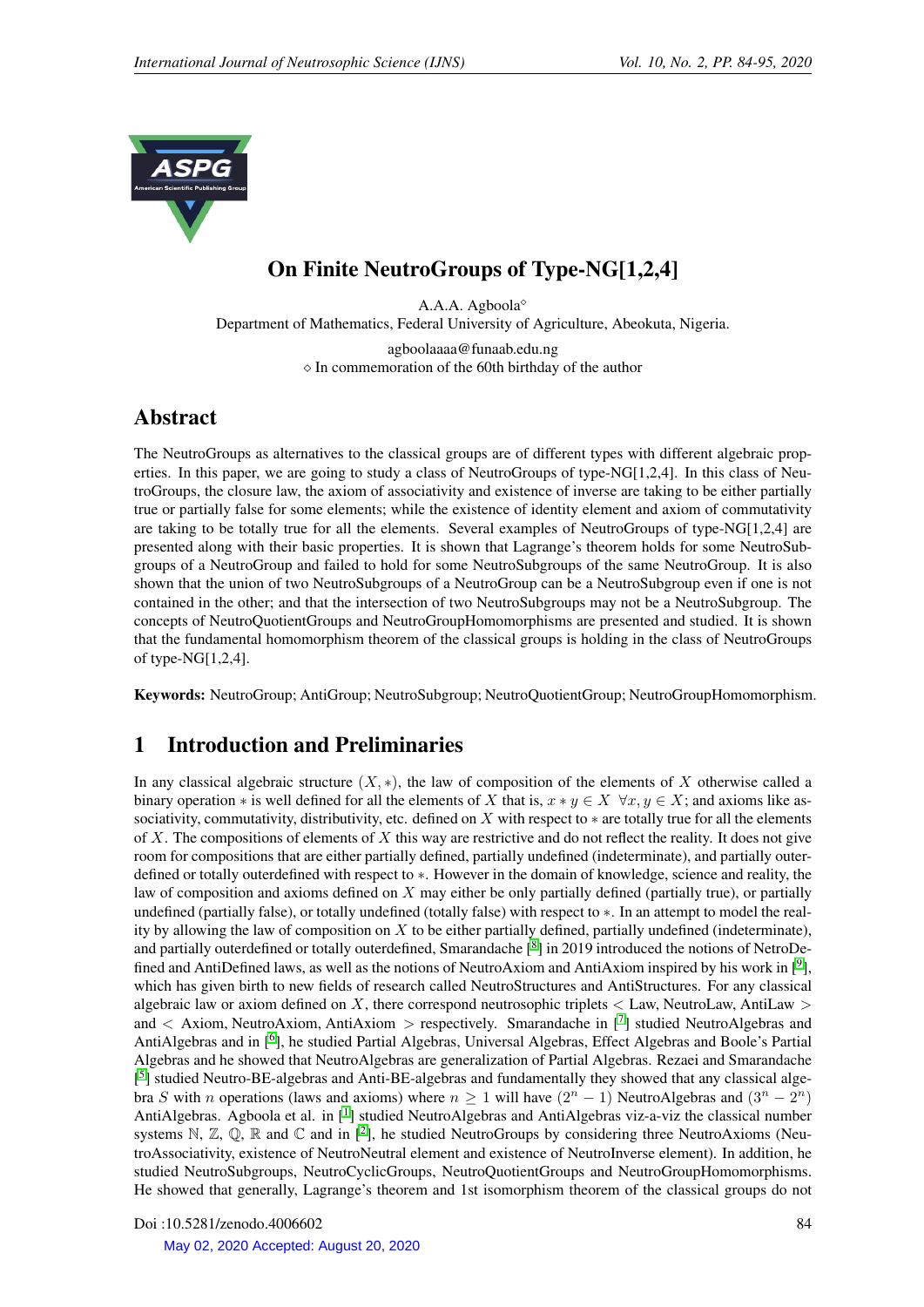hold in the class of NeutroGroups. In  $[^3]$  $[^3]$  $[^3]$ , Agboola studied NeutroRings by considering three NeutroAxioms (NeutroAbelianGroup (additive), NeutroSemigroup (multiplicative) and NeutroDistributivity (multiplication over addition)). He presented Several results and examples on NeutroRings, NeutroSubgrings, NeutroIdeals, NeutroQuotientRings and NeutroRingHomomorphisms. He showed that the 1st isomorphism theorem of the classical rings holds in the class of NeutroRings. Motivated and inspired by the work of Rezaei and Smarandache in  $\lbrack$ <sup>[5](#page-11-4)</sup>], the work on NeutroGroups presented in  $\lbrack$ <sup>[2](#page-11-6)</sup>] is revisited and the present work is devoted to the study of a class of NeutroGroups of type-NG[1,2,4]. In this class of NeutroGroups, the closure law, the axiom of associativity and existence of inverse are taking to be either partially true or partially false for some elements; while the existence of identity element and axiom of commutativity are taking to be totally true for all the elements. Several examples of NeutroGroups of type-NG[1,2,4] are presented along with their basic properties. It is shown that Lagrange's theorem holds for some NeutroSubgroups of a NeutroGroup and failed to hold for some NeutroSubgroups of the same NeutroGroup. It is also shown that the union of two Neutro-Subgroups of a NeutroGroup can be a NeutroSubgroup even if one is not contained in the other; and that the intersection of two NeutroSubgroups may not be a NeutroSubgroup. The concepts of NeutroQuotientGroups and NeutroGroupHomomorphisms are presented and studied. It is shown that the fundamental homomorphism theorem of the classical groups is holding in the class of NeutroGroups of type-NG[1,2,4].

### Definition 1.1.  $[6]$  $[6]$  $[6]$

- (i) A classical operation is an operation well defined for all the set's elements.
- (ii) A NeutroOperation is an operation partially well defined, partially indeterminate, and partially outer defined on the given set.
- (iii) An AntiOperation is an operation that is outer defined for all set's elements.
- (iv) A classical law/axiom defined on a nonempty set is a law/axiom that is totally true (i.e. true for all set's elements).
- (v) A NeutroLaw/NeutroAxiom (or Neutrosophic Law/Neutrosophic Axiom) defined on a nonempty set is a law/axiom that is true for some set's elements [degree of truth (T)], indeterminate for other set's elements [degree of indeterminacy (I)], or false for the other set's elements [degree of falsehood (F)], where  $T, I, F \in [0, 1]$ , with  $(T, I, F) \neq (1, 0, 0)$  that represents the classical axiom, and  $(T, I, F) \neq (0, 0, 1)$ that represents the AntiAxiom.
- (vi) An AntiLaw/AntiAxiom defined on a nonempty set is a law/axiom that is false for all set's elements.
- (vii) A NeutroAlgebra is an algebra that has at least one NeutroOperation or one NeutroAxiom (axiom that is true for some elements, indeterminate for other elements, and false for other elements), and no Anti-Operation or AntiAxiom.
- (viii) An AntiAlgebra is an algebra endowed with at least one AntiOperation or at least one AntiAxiom.

<span id="page-1-0"></span>Theorem 1.2. *[ [5](#page-11-4) ] Let* U *be a nonempty finite or infinite universe of discourse and let* S *be a finite or infinite subset of* U. If n classical operations (laws and axioms) are defined on S where  $n \geq 1$ , then there will be  $(2^{n} - 1)$  *NeutroAlgebras and*  $(3^{n} - 2^{n})$  *AntiAlgebras.* 

### 2 Main Results

**Definition 2.1.** [Classical group] $[$ <sup>[4](#page-11-8)</sup>]

Let G be a nonempty set and let  $* : G \times G \to G$  be a binary operation on G. The couple  $(G, *)$  is called a classical group if the following conditions hold:

- (G1)  $x * y \in G \forall x, y \in G$  [closure law].
- (G2)  $x * (y * z) = (x * y) * z \forall x, y, z \in G$  [axiom of associativity].
- (G3) There exists  $e \in G$  such that  $x * e = e * x = x \forall x \in G$  [axiom of existence of neutral element].
- (G4) There exists  $y \in G$  such that  $x * y = y * x = e \forall x \in G$  [axiom of existence of inverse element] where  $e$  is the neutral element of  $G$ .

If in addition  $\forall x, y \in G$ , we have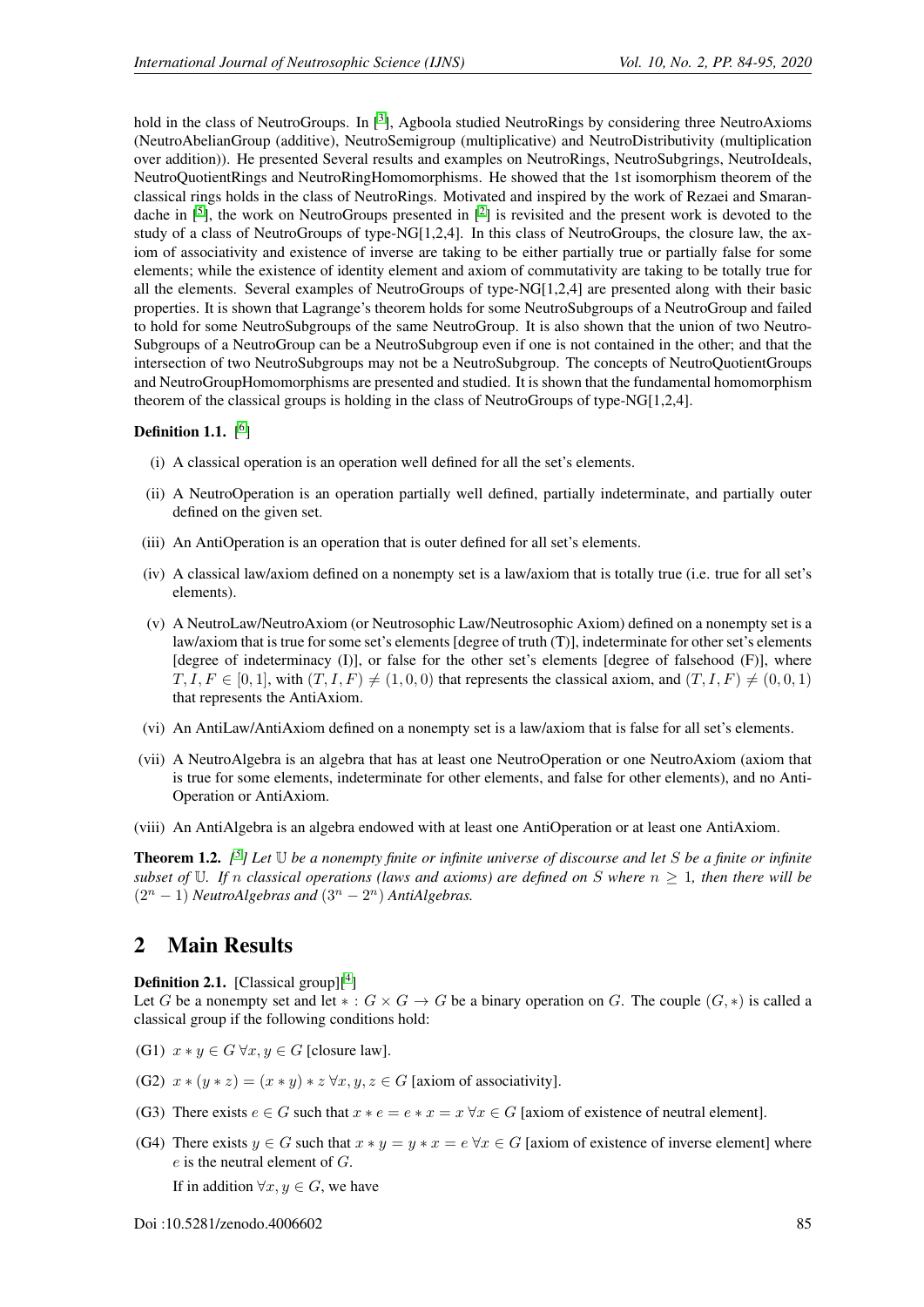(G5)  $x * y = y * x$ , then  $(G, *)$  is called an abelian group.

**Definition 2.2.** [NeutroSophication of the law and axioms of the classical group]

- (NG1) There exist at least three duplets  $(x, y), (u, v), (p, q), \in G$  such that  $x * y \in G$  (degree of truth T) and [u \* v = outer-defined/indeterminate (degree of indeterminacy I) or  $p * q \notin G$ ] (degree of falsehood F) [NeutroClosureLaw].
- (NG2) There exist at least three triplets  $(x, y, z)$ ,  $(p, q, r)$ ,  $(u, v, w) \in G$  such that  $x*(y*z) = (x*y)*z$  (degree of truth T) and  $[p * (q * r)]$ or  $[(p * q) * r] =$  outer-defined/indeterminate (degree of indeterminacy I) or  $u*(v*w) \neq (u*v)*w$ ] (degree of, falsehood F) [NeutroAxiom of associativity (NeutroAssociativity)].
- (NG3) There exists an element  $e \in G$  such that  $x * e = e * x = x$  (degree of truth T) and  $[x * e]$  or  $[e * x] = x$ outer-defined/indeterminate (degree of indeterminacy I) or  $x * e \neq x \neq e * x$ ] (degree of falsehood F) for at least one  $x \in G$  [NeutroAxiom of existence of neutral element (NeutroNeutralElement)].
- (NG4) There exists an element  $u \in G$  such that  $x * u = u * x = e$  (degree of truth T) and  $[x * u] \text{ or } [u * x]$ outer-defined/indeterminate (degree of indeterminacy I) or  $x * u \neq e \neq u * x$  for at least one  $x \in G$ (degree of falsehood F) [NeutroAxiom of existence of inverse element (NeutroInverseElement)] where e is a NeutroNeutralElement in G.
- (NG5) There exist at least three duplets  $(x, y)$ ,  $(u, v)$ ,  $(p, q) \in G$  such that  $x * y = y * x$  (degree of truth T) and  $\left[ [u * v] \text{or} [v * u] \right]$  = outer-defined/indeterminate (degree of indeterminacy I) or  $p * q \neq q * p$  (degree of falsehood F) [NeutroAxiom of commutativity (NeutroCommutativity)].

Definition 2.3. [AntiSophication of the law and axioms of the classical group]

- (AG1) For all the duplets  $(x, y) \in G$ ,  $x * y \notin G$  [AntiClosureLaw].
- (AG2) For all the triplets  $(x, y, z) \in G$ ,  $x*(y*z) \neq (x*y)*z$  [AntiAxiom of associativity (AntiAssociativity)].
- (AG3) There does not exist an element  $e \in G$  such that  $x * e = e * x = x \forall x \in G$  [AntiAxiom of existence of neutral element (AntiNeutralElement)].
- (AG4) There does not exist  $u \in G$  such that  $x * u = u * x = e \forall x \in G$  [AntiAxiom of existence of inverse element (AntiInverseElement)] where  $e$  is an AntiNeutralElement in  $G$ .
- (AG5) For all the duplets  $(x, y) \in G$ ,  $x * y \neq y * x$  [AntiAxiom of commutativity (AntiCommutativity)].

### Definition 2.4. [NeutroGroup]

A NeutroGroup  $NG$  is an alternative to the classical group G that has at least one NeutroLaw or at least one of {NG1, NG2, NG3, NG4} with no AntiLaw or AntiAxiom.

### <span id="page-2-2"></span>Definition 2.5. [AntiGroup]

An AntiGroup AG is an alternative to the classical group G that has at least one AntiLaw or at least one of  ${AG1, AG2, AG3, AG4}.$ 

### Definition 2.6. [NeutroAbelianGroup]

A NeutroAbelianGroup  $NG$  is an alternative to the classical abelian group G that has at least one NeutroLaw or at least one of {NG1, NG2, NG3, NG4} and NG5 with no AntiLaw or AntiAxiom.

### Definition 2.7. [AntiAbelianGroup]

An AntiAbelianGroup AG is an alternative to the classical abelian group G that has at least one AntiLaw or at least one of  $\{AG1, AG2, AG3, AG4\}$  and  $AG5$ .

<span id="page-2-0"></span>Proposition 2.8. *Let* (G, ∗) *be a finite or infinite classical non abelian group. Then:*

- *(i) there are 15 types of NeutroNonAbelianGroups,*
- *(ii) there are 65 types of AntiNonAbelianGroups.*

*Proof.* It follows from Theorem [1.2.](#page-1-0)

<span id="page-2-1"></span>Proposition 2.9. *Let* (G, ∗) *be a finite or infinite classical abelian group. Then:*

*(i) there are 31 types of NeutroAbelianGroups,*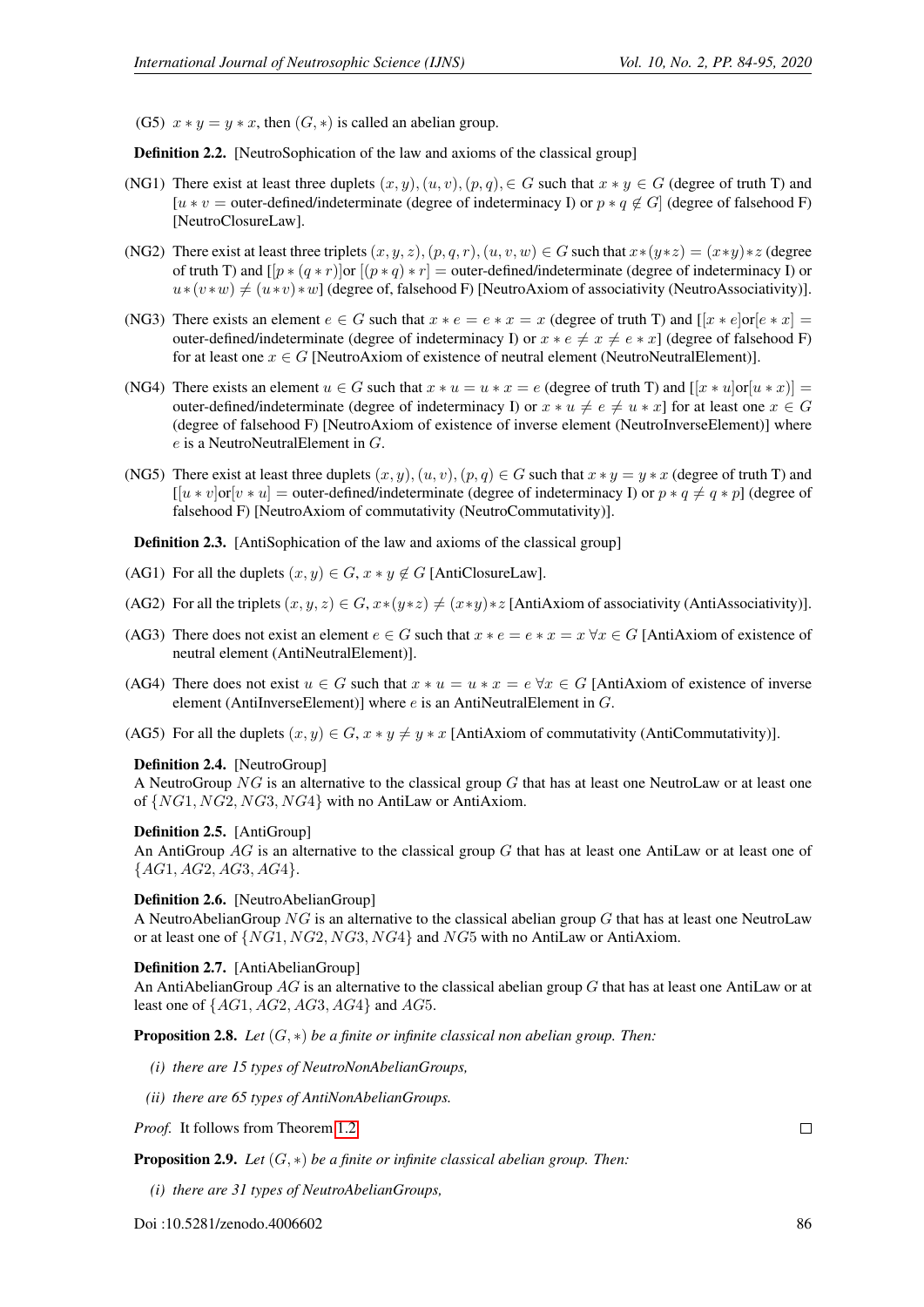*(ii) there are 211 types of AntiAbelianGroups.*

*Proof.* It follows from Theorem [1.2.](#page-1-0)

Remark 2.10. It is evident from Theorem [2.8](#page-2-0) and Theorem [2.9](#page-2-1) that there are many types of NeutroGroups and NeutroAbelianGroups. The type of NeutroGroups studied by Agboola in  $[^2]$  $[^2]$  $[^2]$  is that for which  $G1, G2, G3, G4$ and G5 are either partially true or partially false.

**Definition 2.11.** Let  $(NG, *)$  be a NeutroGroup. NG is said to be finite of order n if the cardinality of NG is n that is  $o(NG) = n$ . Otherwise, NG is called an infinite NeutroGroup and we write  $o(NG) = \infty$ .

**Definition 2.12.** Let  $(AG, *)$  be an AntiGroup. AG is said to be finite of order n if the cardinality of AG is n that is  $o(AG) = n$ . Otherwise, AG is called an infinite AntiGroup and we write  $o(AG) = \infty$ .

**Example 2.13.** Let  $NG = \mathbb{N} = \{1, 2, 3, 4 \cdots \}$ . Then  $(NG, .)$  is a finite NeutroGroup where "." is the binary operation of ordinary multiplication.

**Example 2.14.** Let  $AG = \mathbb{Q}_+^*$  be the set of all irrational positive numbers and consider algebraic structure  $(AG, *)$  where  $*$  is ordinary multiplication of numbers. It is clear that  $*$  is a total AntiLaw defined on AG. The binary operation  $*$  is totally associative for all the triplets  $(x, y, z)$  with  $x, y, z \in AG$ . There is no neutral element(s) for all the elements AG and hence no element of AG has an inverse. Finally, the operation  $*$ is commutative for all the duplets  $(x, y)$  with  $x, y \in AG$ . Hence by Definition [2.5,](#page-2-2)  $(AG, *)$  is an infinite AntiGroup.

**Example 2.15.** Let  $\mathbb{U} = \{a, b, c, d, e, f\}$  be a universe of discourse and let  $AG = \{a, b, c, \}$  be a subset of  $\mathbb{U}$ . Let  $*$  be a binary operation defined on  $AG$  as shown in the Cayley table below:

| $\ast$           | $\it a$ | b                | Ċ                |  |
|------------------|---------|------------------|------------------|--|
| $\boldsymbol{a}$ | d       | с                | b                |  |
| h                | Ċ       | $\boldsymbol{e}$ | $\boldsymbol{a}$ |  |
| $\boldsymbol{c}$ | b       | $\alpha$         |                  |  |

It is clear from the table that except for the compositions  $a * a = d$ ,  $b * b = e$ ,  $c * c = f$  that are outer-defined with the degree of falsity 33%, the rest compositions are inner-defined with 66.7% degree of truth. This shows that G1 is partially true and partially false so that ∗ is a NeutroLaw. Also, G2 is partial true and partially false. There are  $3<sup>3</sup> = 27$  possible triplets out of which only 6 can verify associativity of  $*$ . Hence degree of associativity of ∗ is 22.2% while the degree of non-associativity is 77.8% so that ∗ is NeutroAssociative. However, G3 and G4 are totally false for all the elements of AG which shows that AG3 and AG4 are satisfied. Lastly, G5 is partially true with the degree of truth 50% and partially false with 50% degree of falsity which shows that  $*$  is NeutroCommutative. Hence by Definition [2.5,](#page-2-2)  $(AG, *)$  is a finite AntiGroup.

### 3 Certain Types of NeutroGroups

In this section, we are going to study certain types of NeutroGroups(NG, ∗). The NeutroGroups will be named according to which of  $NG1 - NG5$  is(are) satisfied. In the sequel,  $x * y$  will be written as  $xy \forall x, y \in NG$ .

**Example 3.1.** Let  $\mathbb{U} = \{a, b, c, d, e, f\}$  be a universe of discourse and let  $NG = \{e, a, b, c\}$  be a subset of  $\mathbb{U}$ . Let  $*$  be a binary operation defined on  $NG$  as shown in the Cayley table below:

| $\ast$           | $\epsilon$ | $\boldsymbol{a}$      | b                | с              |  |
|------------------|------------|-----------------------|------------------|----------------|--|
| $\epsilon$       | $\epsilon$ | $\boldsymbol{a}$      | b                | с              |  |
| $\boldsymbol{a}$ | $\alpha$   | b                     | $\boldsymbol{a}$ | b              |  |
| b                | b          | $\mathcal{C}_{0}^{2}$ |                  | $\overline{c}$ |  |
| $\overline{c}$   | с          | d                     | с                | $\epsilon$     |  |

It is clear from the table that  $G1, G2, G3, G4$  and  $G5$  are partially true and partially false with respect to  $*$  as shown below:

(i) **NeutroClosureLaw (NG1):** Except for the compositions  $b * b = f, c * a = d$  which are false with 12.5% degree of falsity, all other compositions are true with 87.5% degree of truth.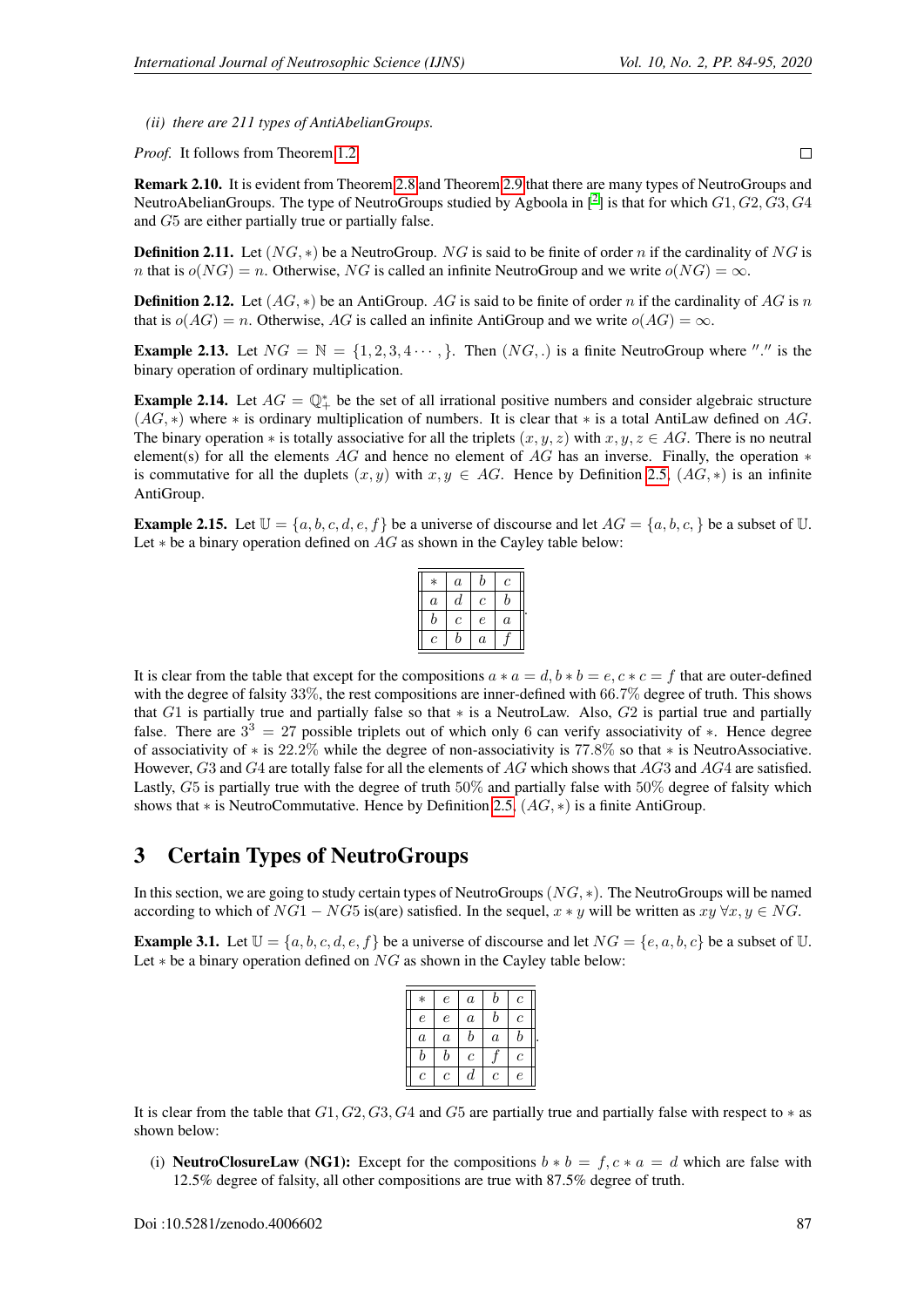(ii) NeutroAssociativity (NG2):

$$
a * (b * c) = (a * b) * c = b.
$$
  

$$
a * (a * a) = a, \text{ but, } (a * a) * a = c \neq a.
$$

(iii) NeutroNeutralElement (NG3):

$$
N_e = N_a = N_b = e
$$
 but  

$$
N_c = e
$$
 or b.

- (iv) NeutroInverseElement (NG4):
- $I_e = e$ ,  $I_a$  does not exist,  $I_b$  does not exist,  $I_c = e$ .
- (v) NeutroCommutativity (NG5):

$$
b * c = c * b = c.
$$
  

$$
a * b = a \text{ but } b * a = c \neq a.
$$

We have just shown that  $(NG, *)$  is a finite NeutroAbelianGroup. This is an example of the class of Neu-troGroups studied by Agboola in [<sup>[2](#page-11-6)</sup>]. This class of NeutroGroups are referred to as of type-NG[1,2,3,4,5].

<span id="page-4-0"></span>**Example 3.2.** Let  $\mathbb{U} = \{a, b, c, d, e, f\}$  be a universe of discourse and let  $NG = \{a, b, c, e\}$  be a subset of  $\mathbb{U}$ . Let  $*$  be a binary operation defined on  $NG$  as shown in the Cayley table below:

| $\ast$           | $\boldsymbol{a}$ | b                | $\mathfrak c$ | $\epsilon$       |
|------------------|------------------|------------------|---------------|------------------|
| $\boldsymbol{a}$ | $\epsilon$       | с                |               | $\boldsymbol{a}$ |
| b                | $\boldsymbol{c}$ | $\epsilon$       | d             | b                |
| $\mathcal C$     | $\boldsymbol{d}$ | $\boldsymbol{a}$ | $\epsilon$    | $\mathcal C$     |
| $\epsilon$       | $\it a$          | b                | $\mathfrak c$ | $\epsilon$       |

.

It is clear from the table that  $G3$  and  $G4$  are totally true for all the elements of NG. However,  $G1$ ,  $G2$  and  $G5$ are partially true and partially false with respect to ∗ as shown below:

- (i) **NeutroClosureLaw (NG1):** Except for the compositions  $a * c = f$ ,  $b * c = d$ ,  $c * a = d$  which are outerdefined with 18.75% degree of falsity, all other compositions are inner-defined with 81.25% degree of truth.
- (ii) NeutroAssociativity (NG2):

$$
c*(b*b) = (c*b)*b = c.
$$
  

$$
a*(b*c) = a*d = outer\text{-defined}, (a*b)*c = e.
$$

(iii) NeutroCommutativity (NG5):

$$
a * b = b * a = c.
$$
  

$$
a * c = f \text{ but } c * a = d \neq f.
$$

We have just shown that  $(NG, *)$  is a finite NeutroAbelianGroup of type-NG[1,2,5].

**Example 3.3.** Let  $NG = \mathbb{Z}$  and let  $*$  be a binary operation defined on  $NG$  by

$$
x * y = x + xy \quad x, y \in \mathbb{Z}.
$$

It is clear that only G1 is totally true for all  $x, y \in NG$  but  $G2, G3, G4$  and  $G5$  are partially true and partially false with respect to ∗ as shown below: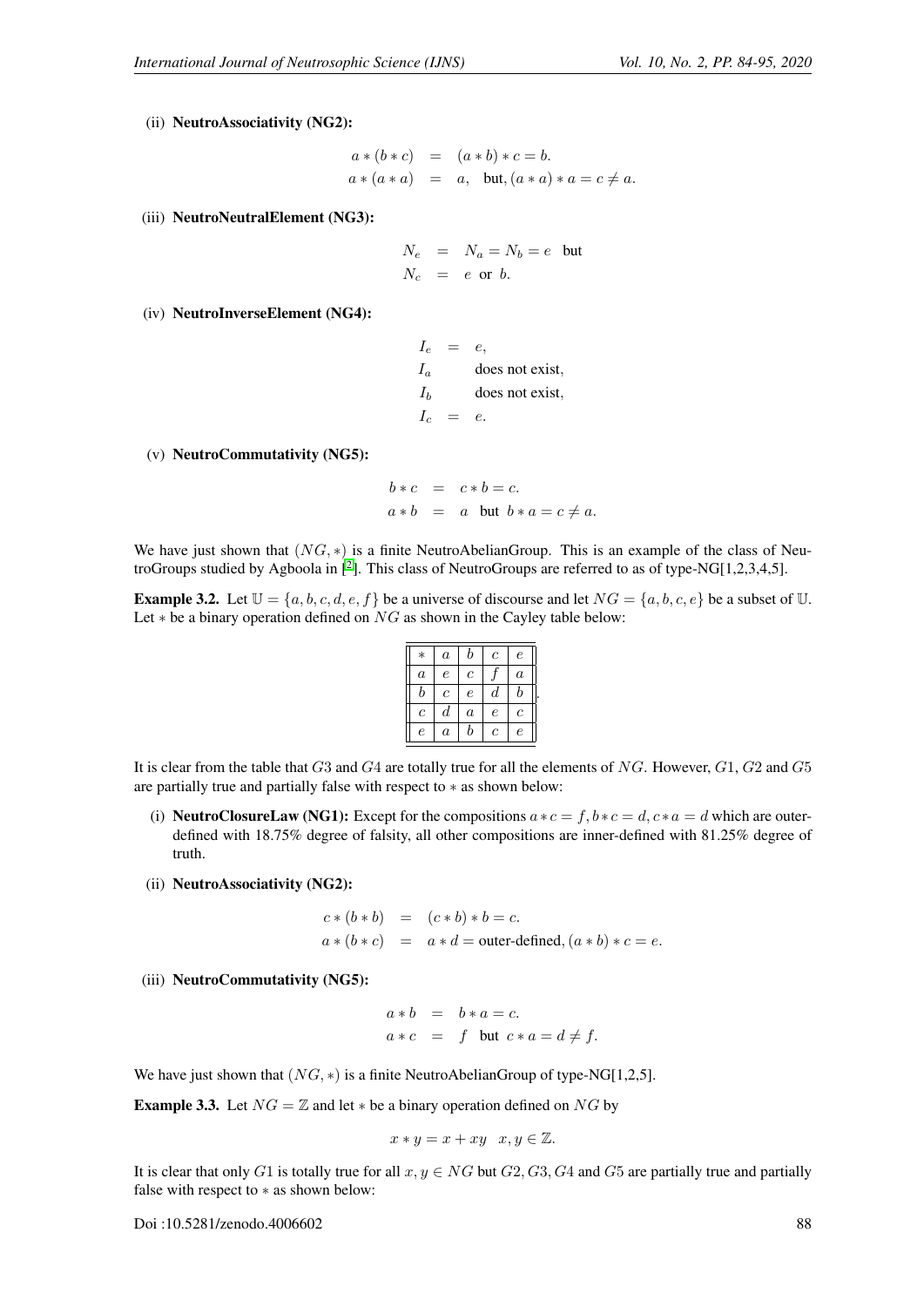#### (i) NeutroAssociativity (NG2):

$$
x * (y * z) = x + xy + xyz
$$
  
\n
$$
(x * y) * z = x + xy + xz + xyz
$$
 by equating, we have  
\n
$$
x + xy + xyz = x + xy + xz + xyz
$$
  
\n
$$
\Rightarrow xz = 0 \text{ from which we obtain}
$$
  
\n
$$
x = 0 \text{ or } z = 0.
$$

This shows that only the triplets  $(0, y, 0), (0, y, z), (x, y, 0)$  can verify associativity of  $*$ .

#### (ii) NeutroNeutralElement (NG3):

It is clear that only the element  $0 \in NG$  has 0 as its neutral element and no neutral(s) for other elements of NG.

#### (iii) NeutroInverseElement (NG4):

Again, only the element  $0 \in NG$  has 0 as the inverse element and no inverse(s) for other elements of NG.

(iv) NeutroCommutativity (NG5):

Only the duplet  $(0, 0)$  can verify the commutativity of  $*$  and not any other duplet(s)  $(x, y)$ . Hence,  $(NG, *)$  is an infinite NeutroAbelianGroup of type-NG[2,3,4,5].

**Definition 3.4.** Let  $(NG, *)$  be a NeutroGroup. A nonempty subset NH of NG is called a NeutroSubgroup of NG if  $(NH, *)$  is also a NeutroGroup of the same type as NG. If  $(NH, *)$  is a NeutroGroup of a type different from that of  $NG$ , then  $NH$  will be called a QuasiNeutroSubgroup of  $NG$ .

**Example 3.5.** Let  $(NG, *)$  be the NeutroGroup of Example [3.2](#page-4-0) and let  $NH_1 = \{a, c, e\}$  and  $NH_2 = \{b, c, e\}$ be two subsets of NG. Let  $*$  be defined on  $NH_1$  and  $NH_2$  as shown in the Cayley tables below:



It can easily be shown that  $(NH_1, *)$  and  $(NH_2, *)$  are NeutroGroups of type-NG[1,2,5] and therefore  $NH_1$  and  $NH_2$  are NeutroSubgroups of NG. We note that  $o(NG) = 4, o(NH_1) = 3 = o(NH_2)$ . Since 3 does not divide 4, it follows that Lagranges' theorem does not hold. Now consider the following:

$$
NH_1 \cup NH_2 = \{a, b, c, e\} = NG.
$$
  

$$
NH_1 \cap NH_2 = \{c, e\}.
$$

These show that  $NH_1 \cup NH_2$  is a NeutroSubgroup of  $NG$  but  $NH_1 \cap NH_2$  is not a Neutrosubgroup of NG. It is however observed that  $NH_1 \cap NH_2$  is a group as can be seen in the Cayley table below:

$$
NH_1 \cap NH_2 : \begin{array}{|c|c|c|c|c|} \hline * & c & e \\ \hline c & e & c & e \\ \hline e & c & e & \end{array}
$$

**Definition 3.6.** Let  $(NG, *)$  be a NeutroGroup and let  $a \in NG$  be a fixed element.

(i) The center of NG denoted by  $Z(NG)$  is a set defined by

$$
Z(NG) = \{ x \in NG : xg = gx \text{ for at least one } g \in NG \}.
$$

.

(ii) The centralizer of  $a \in G$  denoted by  $NC_a$  is a set defined by

$$
NC_a = \{ g \in NG : ga = ag \}.
$$

**Example 3.7.** Let  $(NG, *)$  be the NeutroGroup of Example [3.2.](#page-4-0) Then:

- (i)  $Z(NG) = \{a, b, c, e\} = NG$ . This shows that  $Z(NG)$  is a NeutroSubgroup of NG.
- (ii)  $NC_a = \{a, b, e\}$ ,  $NC_b = \{a, b, e\}$ ,  $NC_c = \{c, e\}$  and  $NC_e = \{a, b, c, e\}$ . We have that  $NC_a$  and  $NC_b$  are not NeutroSubgroups of  $NG, NC_e$  is a group and  $NC_c$  is a NeutroSubgroup of NG.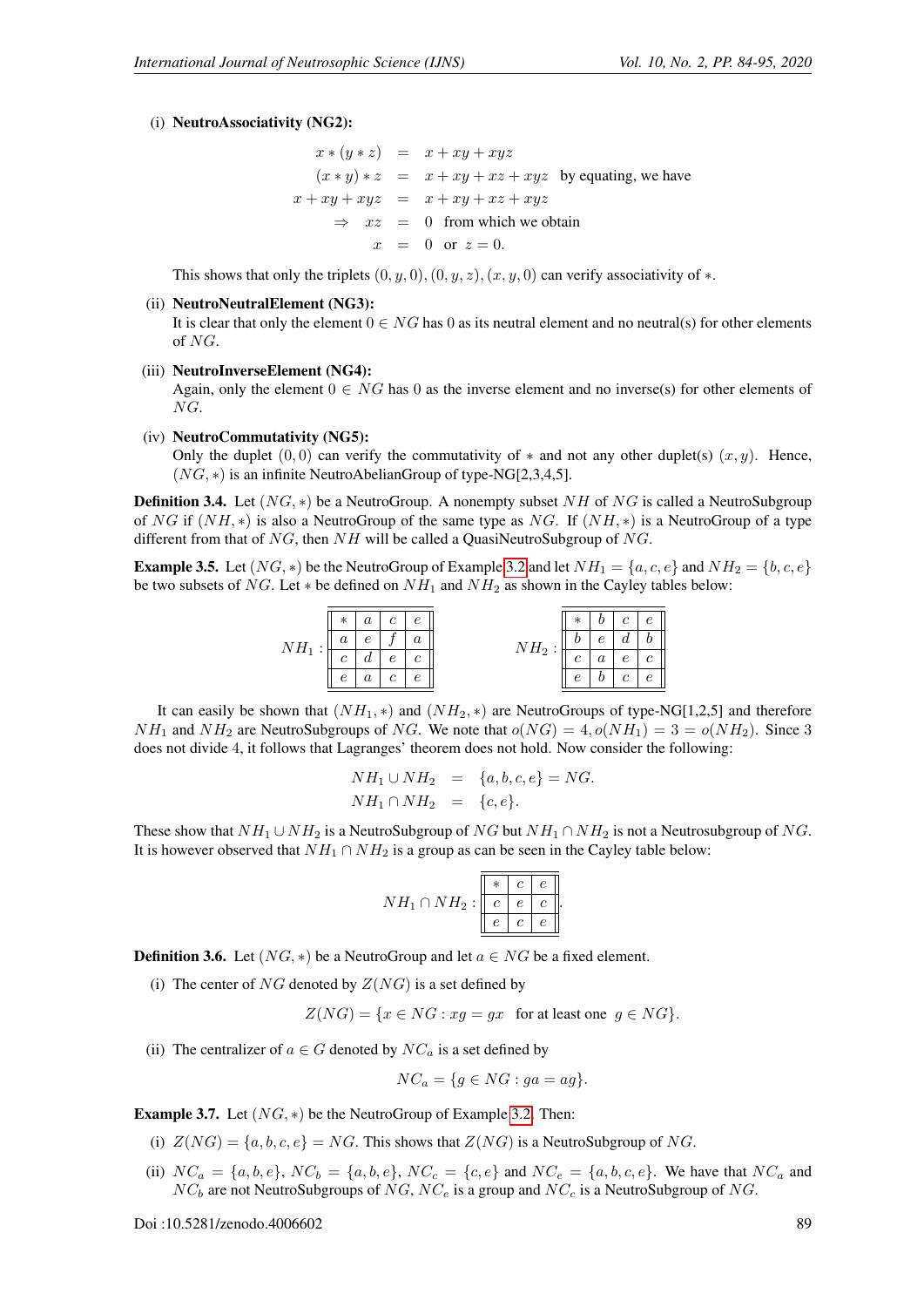# 4 Characterization of Finite NeutroGroups of type-NG[1,2,4]

In this section, we are going to study finite NeutroGroups of type-NG[1,2,4] that is NeutroGroups ( $NG, *$ ) where  $G3$  and  $G5$  are totally true for all the elements of  $NG$  and where  $G1$ ,  $G2$  and  $G4$  are either partially true or partially false for some elements of NG.

<span id="page-6-2"></span>**Example 4.1.** Let  $NG = \{1, 2, 3, 4\} \subseteq \mathbb{Z}_5$  and let  $*$  be a binary operation on NG defined as

$$
x * y = x + y + 4 \quad \forall x, y \in NG.
$$

Then (NG, ∗) is a finite NeutroGroup of type-NG[1,2,4] as can be seen in the Cayley table

| $\ast$         |              | $\overline{2}$ | 3              |                |  |
|----------------|--------------|----------------|----------------|----------------|--|
|                |              | $\overline{2}$ | $\overline{3}$ |                |  |
| $\sqrt{2}$     | $\mathbf{2}$ | 3              | 4              | 0              |  |
| $\overline{3}$ | 3            | 4              | 0              |                |  |
|                |              | 0              |                | $\overline{2}$ |  |

<span id="page-6-0"></span>**Example 4.2.** Let  $NG = \{1, 2, 3\} \subseteq \mathbb{Z}_4$  and let  $\bullet$  be a binary operation defined on NG as shown in the Cayley table

Then  $(NG, \bullet)$  is a finite NeutroGroup of type-NG[1,2,4].

<span id="page-6-1"></span>**Example 4.3.** Let  $NK = \{1, 3, 5\} \subseteq \mathbb{Z}_8$  and let  $\circ$  be a binary operation define on NK as shown in the Cayley table

|   | 3 | 5 |  |
|---|---|---|--|
|   | 3 | 5 |  |
| 3 |   |   |  |
| 5 |   |   |  |
| Ó | 3 |   |  |

Then  $(NK, \circ)$  is a finite NeutroGroup of type-NG[1,2,4].

<span id="page-6-3"></span>**Example 4.4.** Let  $NG = \{1, 2, 3, 4, 5\} \subseteq \mathbb{Z}_{10}$  and let  $*$  be a binary operation define on NG as shown in the Cayley table

| $\ast$         |                | $\overline{2}$ | 3              | 4              | 5              |  |
|----------------|----------------|----------------|----------------|----------------|----------------|--|
| 1              |                | $\overline{2}$ | 3              | 4              | 5              |  |
| $\overline{2}$ | $\overline{2}$ | 4              | $\overline{6}$ | 8              | 0              |  |
| $\overline{3}$ | 3              | 6              | 9              | $\overline{2}$ | $\overline{5}$ |  |
| 4              | 4              | 8              | $\overline{2}$ | 6              | 0              |  |
| $\overline{5}$ | 5              | 0              | 5              | 0              | 5              |  |

Then  $(NG, *)$  is a finite NeutroGroup of type-NG[1,2,4].

**Example 4.5.** Let  $(NG, \bullet)$  and  $(NK, \circ)$  be NeutroGroups of Examples [4.2](#page-6-0) and [4.3](#page-6-1) respectively. Then

 $NG \times NG = \{ (1, 1), (1, 2), (1, 3), (2, 1), (2, 2), (2, 3), (3, 1), (3, 2), (3, 3) \},$  $NK \times NK = \{(1, 1), (1, 3), (1, 5), (3, 1), (3, 3), (3, 5), (5, 1), (5, 3), (5, 5)\},$  $NG \times NK = \{(1, 1), (1, 3), (1, 5), (2, 1), (2, 3), (2, 5), (3, 1), (3, 3), (3, 5)\}.$ 

It can easily be shown that  $(NG \times NG, \bullet)$ ,  $(NK \times NK, \circ)$  and  $(NG \times NK, \circ)$  are NeutroGroups of type-NG[1,2,4].

Proposition 4.6. *Let* (NG, •) *and* (NK, ◦) *be any two NeutroGroups of the same type-NG[1,2,4]. Then*  $(NG \times NG, \bullet)$ ,  $(NK \times NK, \circ)$  *and*  $(NG \times NK, \Box)$  *are NeutroGroups of type-NG[1,2,4].* 

*Proof.* The proof is easy and so omitted.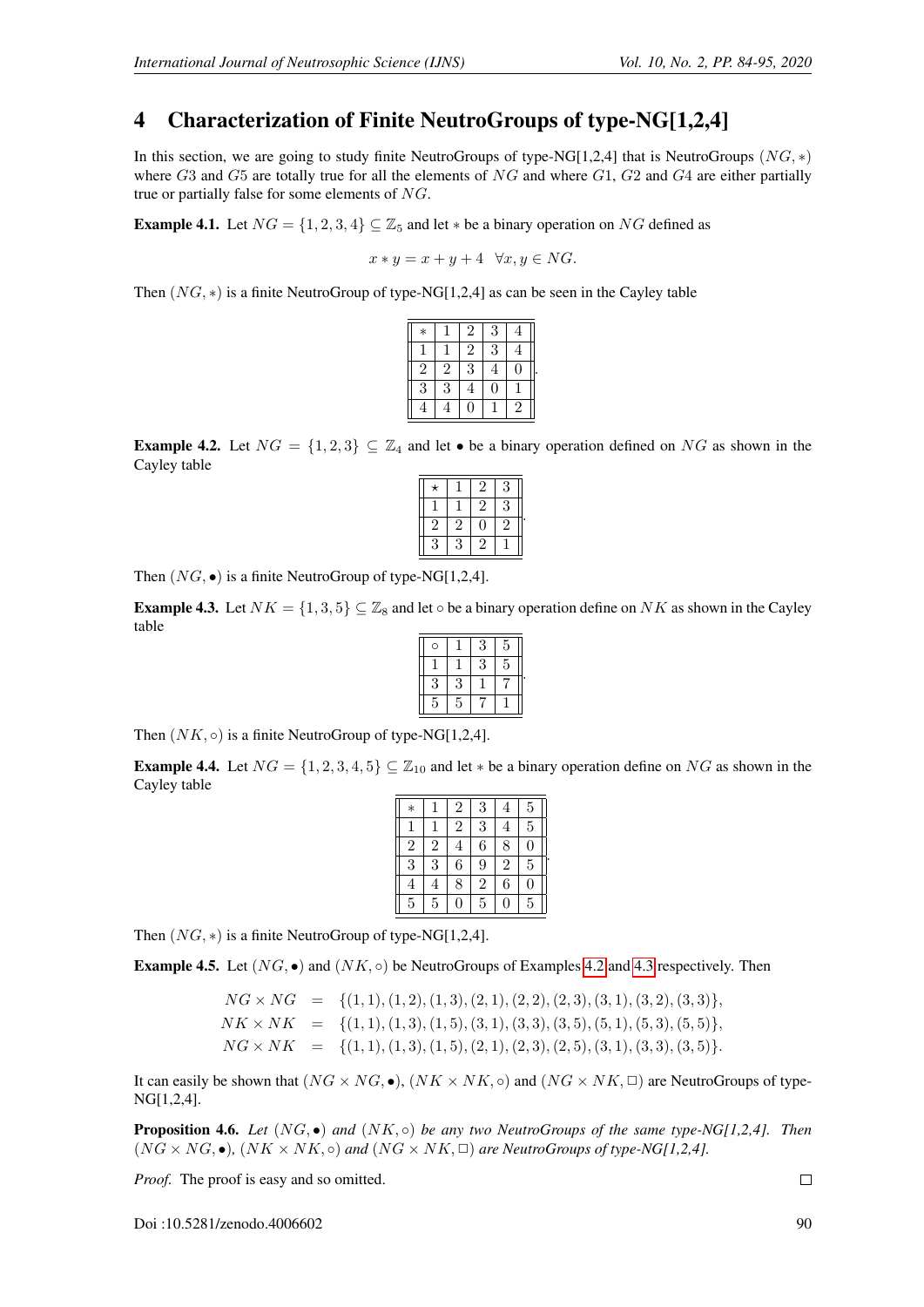$\Box$ 

Proposition 4.7. *Let* (NG, ∗) *be a finite NeutroGroup of type-NG[1,2,4]. The classical laws of indices do not hold.*

 $\Box$ *Proof.* Since ∗ is a NeutroLaw and ∗ is NeutroAssociative over NG, the result follows.

Corollary 4.8. *No NeutroGroup* (NG, ∗) *of type-NG[1,2,4] can be cyclic that is, generated by an element*  $x \in NG$ .

Proposition 4.9. *Let* (NG, ∗) *be a finite NeutroGroup of type-NG[1,2,4]. If* x *and* y *are invertible elements of* NG*, then*

- $(i)$   $(x^{-1})^{-1} = x.$
- (*ii*)  $(xy)^{-1} = x^{-1}y^{-1}$ .

*Proof.* Obvious.

<span id="page-7-0"></span>**Example [4.1](#page-6-2)0.** Let  $(NG, *)$  be the NeutroGroup of Example 4.1 and consider the following subsets of NG.

 $NH_1 = \{1, 2\}, NH_2 = \{1, 3\}, NH_3 = \{1, 4\}, NH_4 = \{1, 2, 3\}, NH_5 = \{1, 2, 4\}, NH_6 = \{1, 3, 4\}.$ 

It can be shown that  $(NH_i, *)$ ,  $i = 1, 2, 3, 4, 5, 6$  are NeutroSubgroups of NG. Next consider the following:

 $NH_1 \cup NH_2$  =  $NH_1 \cup NH_4$  = {1, 2, 3} [NeutroSubgroups of NG].  $NH_1 \cup NH_3$  =  $NH_1 \cup NH_5 = NH_3 \cup NH_5 = \{1, 2, 4\}$  [NeutroSubgroups of NG].  $NH_2 \cup NH_3$  =  $NH_2 \cup NH_6 = \{1,3,4\}$  [NeutroSubgroups of NG].  $NH_3 \cup NH_4$  =  $NH_5 \cup NH_6 = \{1, 2, 3, 4\}$  [trivial NeutroSubgroups of NG].  $NH_1 \cap NH_4$  =  $NH_1 \cap NH_5 = NH_4 \cap NH_5 = \{1,2\}$  [NeutroSubgroups of NG].  $NH_2 \cap NH_4$  =  $NH_2 \cap NH_6 = NH_4 \cap NH_6 = \{1,3\}$  NeutroSubgroups of NG].  $NH_3 \cap NH_5$  =  $NH_3 \cap NH_6$  = {1, 4} [NeutroSubgroups of NG].

 $NH_1 \cap NH_2$  =  $NH_2 \cap NH_3 = \{1\}$  [not NeutroSubgroups of NG].

<span id="page-7-1"></span>**Example 4.11.** Let  $(NG, *)$  be the NeutroGroup of Example [4.4](#page-6-3) and consider the following subsets of NG.

 $NH_1 = \{1, 2, 4, 5\}, NH_2 = \{1, 2, 3, 5\}.$ 

It can be shown that  $(NH_i, *), i = 1, 2$  are NeutroSubgroups of NG. Next consider the following:

$$
NH_1 \cup NH_2 = \{1, 2, 5\} \quad [a \text{ NeutronSubgroup of NG}].
$$
  

$$
NH_1 \cap NH_2 = \{1, 2, 3, 4, 5\} \quad [a \text{ trivial NeutronSubgroup of NG}].
$$

Remark 4.12. Examples [4.10](#page-7-0) and [4.11](#page-7-1) have shown that in the NeutroGroups of type-NG[1,2,4], we can have the following:

- (i) Lagrange's theorem may hold for some NeutroSubgroups of the NeutroGroups and fail to hold for some NeutroSubgroups.
- (ii) The union of two NeutroSubgroups of the NeutroGroups can be NeutroSubgroups even if one is not contained in the other.
- (iii) The intersection of two NeutroSubgroups of the NeutroGroups can be NeutroSubgroups.

**Definition 4.13.** Let NH be a NeutroSubgroup of the NeutroGroup (NG,  $*$ ) and let  $x \in NG$ .

(i)  $xNH$  the left coset of NH in NG is defined by

$$
xNH = \{xh : h \in NH\}.
$$

(ii) The number of distinct left cosets of NH in NG is called the index of NH in NG denoted by  $[NG:$  $NH$ .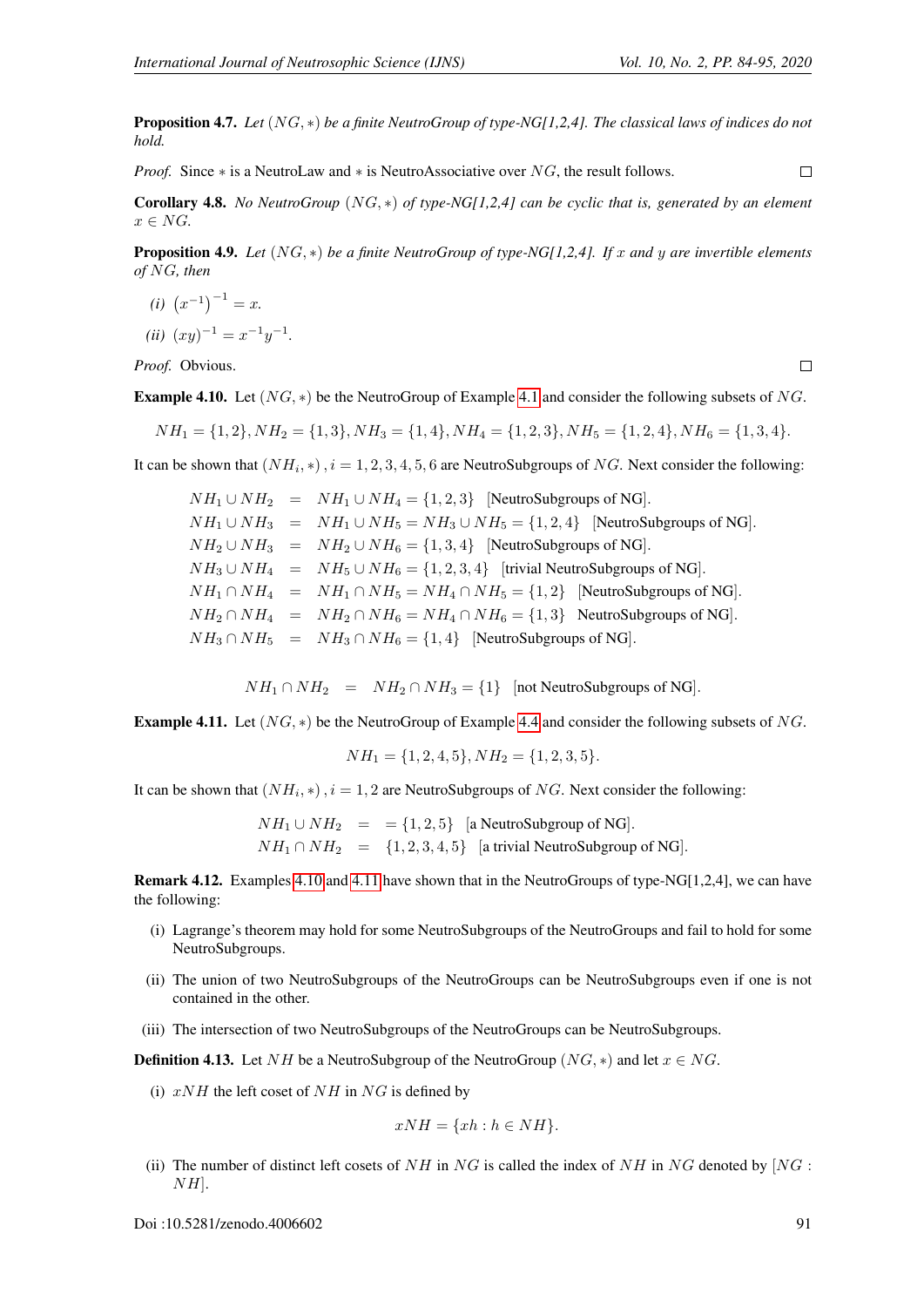(iii) The set of all distinct left cosets of  $NH$  in NG denoted by  $NG/NH$  is defined by

$$
NG/NH = \{xNH : x \in NG\}.
$$

<span id="page-8-0"></span>**Example [4.1](#page-6-2)4.** Let  $(NG, *)$  be the NeutroGroup of Example 4.1 and let  $(NH_i, *)$ ,  $i = 1, 2, 3, 4, 5, 6$  be the NeutroSubgroups of Example [4.10.](#page-7-0) The left cosets of  $NH<sub>i</sub>$  are computed as follows.

$$
1NH_1 = \{1, 2\}, 2NH_1 = \{2, 3\}, 3NH_1 = \{3, 4\}, 4NH_1 = \{0, 4\}.
$$
  
\n
$$
1NH_2 = \{1, 3\}, 2NH_2 = \{2, 4\}, 3NH_2 = \{0, 3\}, 4NH_2 = \{1, 4\}.
$$
  
\n
$$
1NH_3 = \{1, 4\}, 2NH_3 = \{0, 2\}, 3NH_3 = \{1, 3\}, 4NH_3 = \{2, 4\}.
$$
  
\n
$$
1NH_4 = \{1, 2, 3\}, 2NH_4 = \{2, 3, 4\}, 3NH_4 = \{0, 3, 4\}, 4NH_4 = \{0, 1, 4\}.
$$
  
\n
$$
1NH_5 = \{1, 2, 4\}, 2NH_5 = \{0, 2, 3\}, 3NH_5 = \{1, 3, 4\}, 4NH_5 = \{0, 2, 4\}.
$$
  
\n
$$
1NH_6 = \{1, 3, 4\}, 2NH_6 = \{0, 2, 4\}, 3NH_6 = \{0, 1, 3\}, 4NH_6 = \{1, 2, 4\}.
$$
  
\n
$$
\therefore NG/NH_i = \{1NH_i, 2NH_i, 3NH_i, 4NH_i\}, i = 1, 2, 3, 4, 5, 6.
$$

<span id="page-8-1"></span>**Example 4.15.** Let  $(NG, *)$  be the NeutroGroup of Example [4.4](#page-6-3) and let  $(NH_i, *)$ ,  $i = 1, 2$  be the Neutro-Subgroups of Example [4.11.](#page-7-1) The left cosets of  $NH<sub>i</sub>$  are computed as follows.

 $1NH_1 = \{1, 2, 4, 5\}, 2NH_1 = \{0, 2, 4, 8\}, 3NH_1 = \{2, 3, 5, 6\}, 4NH_1 = \{0, 4, 6, 8\}, 5NH_1 = \{0, 5\}.$  $1NH_2 = \{1, 2, 3, 5\}, 2NH_2 = \{0, 2, 4, 6\}, 3NH_2 = \{3, 5, 6, 9\}, 4NH_2 = \{0, 2, 4, 8\}, 5NH_1 = \{0, 5\}.$  $\therefore \quad NG/NH_i = \{1NH_i, 2NH_i, 3NH_i, 4NH_i, 5NH_i\}, i = 1, 2.$ 

**Lemma 4.16.** *Let* NH *be a NeutroSubgroup of the NeutroGroup* (NG,  $*$ ) *of type-NG*[1,2,4] *and let*  $x \in NG$ . *Then,*  $xNH = NH$  *if and only if*  $x = e$  *where e is the identity element in* NG.

*Proof.* Obvious.

Remark 4.17. Examples [4.14](#page-8-0) and [4.15](#page-8-1) have shown that in the NeutroGroups of type-NG[1,2,4] distinct left cosets of NeutroSubgroups in the NeutroGroups do not necessarily partition the NeutroGroups.

Let NH be a NeutroSubgroup of a NeutroGroup (NG,  $*$ ) of type-NG[1,2,4] and let NG/NH be the set of distinct left cosets of NH in NG. For xNH,  $uNH \in NG/NH$  with  $x, y \in NG$ , let  $\odot$  be a binary operation defined on  $NG/NH$  by

$$
xNH \odot yNH = xyNH \quad \forall x, y \in NG.
$$

We want to investigate if the couple  $(NG/NH, \odot)$  is a NeutroGroup of type-NG[1,2,4] using the following examples.

<span id="page-8-2"></span>**Example 4.18.** Let  $NG/NH_i = \{1NH_i, 2NH_i, 3NH_i, 4NH_i\}, i = 1, 2, 3, 4, 5, 6$  be as given in Example [4.14.](#page-8-0) For  $i = 1$ , we have

| $\odot$          | $1NH_1$ | $2NH_1$ | $3NH_1$ | $4NH_1$ |
|------------------|---------|---------|---------|---------|
| $1NH_1$          | $1NH_1$ | $2NH_1$ | $3NH_1$ | $4NH_1$ |
| 2NH <sub>1</sub> | $2NH_1$ | $3NH_1$ | $4NH_1$ | $0NH_1$ |
| 3NH <sub>1</sub> | $3NH_1$ | $4NH_1$ | $0NH_1$ | $1NH_1$ |
| $4NH_1$          | $4NH_1$ | $0NH_1$ | $1NH_1$ | $2NH_1$ |

It is clear from the Cayley table that  $(NG/NH_1, \odot)$  is a NeutroGroup of type-NG[1,2,4] with  $1NH_1$  as the identity element. This is also true for  $i = 2, 3, 4, 5, 6$ .

<span id="page-8-3"></span>**Example 4.19.** Let  $NG/NH_i = \{1NH_i, 2NH_i, 3NH_i, 4NH_i, 5NH_i\}, i = 1, 2$  be as given in Example [4.15.](#page-8-1) For  $i = 1$ , we have

| $\odot$          | $1NH_1$          | $2NH_1$          | 3NH <sub>1</sub> | $4NH_1$          | 5NH <sub>1</sub> |
|------------------|------------------|------------------|------------------|------------------|------------------|
| 1NH <sub>1</sub> | $1NH_1$          | 2NH <sub>1</sub> | 3NH <sub>1</sub> | $4NH_1$          | 5NH <sub>1</sub> |
| 2NH <sub>1</sub> | 2NH <sub>1</sub> | $4NH_1$          | 6NH <sub>1</sub> | 8NH <sub>1</sub> | $0NH_1$          |
| $3NH_1$          | $3NH_1$          | 6NH <sub>1</sub> | $9NH_1$          | 2NH <sub>1</sub> | 5NH <sub>1</sub> |
| 4NH <sub>1</sub> | $4NH_1$          | 8NH <sub>1</sub> | $2NH_1$          | $6NH_1$          | $0NH_1$          |
| 5NH <sub>1</sub> | 5NH <sub>1</sub> | $0NH_1$          | 5NH <sub>1</sub> | $0NH_1$          | 5NH <sub>1</sub> |

It is evident from the Cayley table that  $(NG/NH_1, \odot)$  is a NeutroGroup of type-NG[1,2,4] with  $1NH_1$  as the identity element.. This is also true for  $i = 2$ .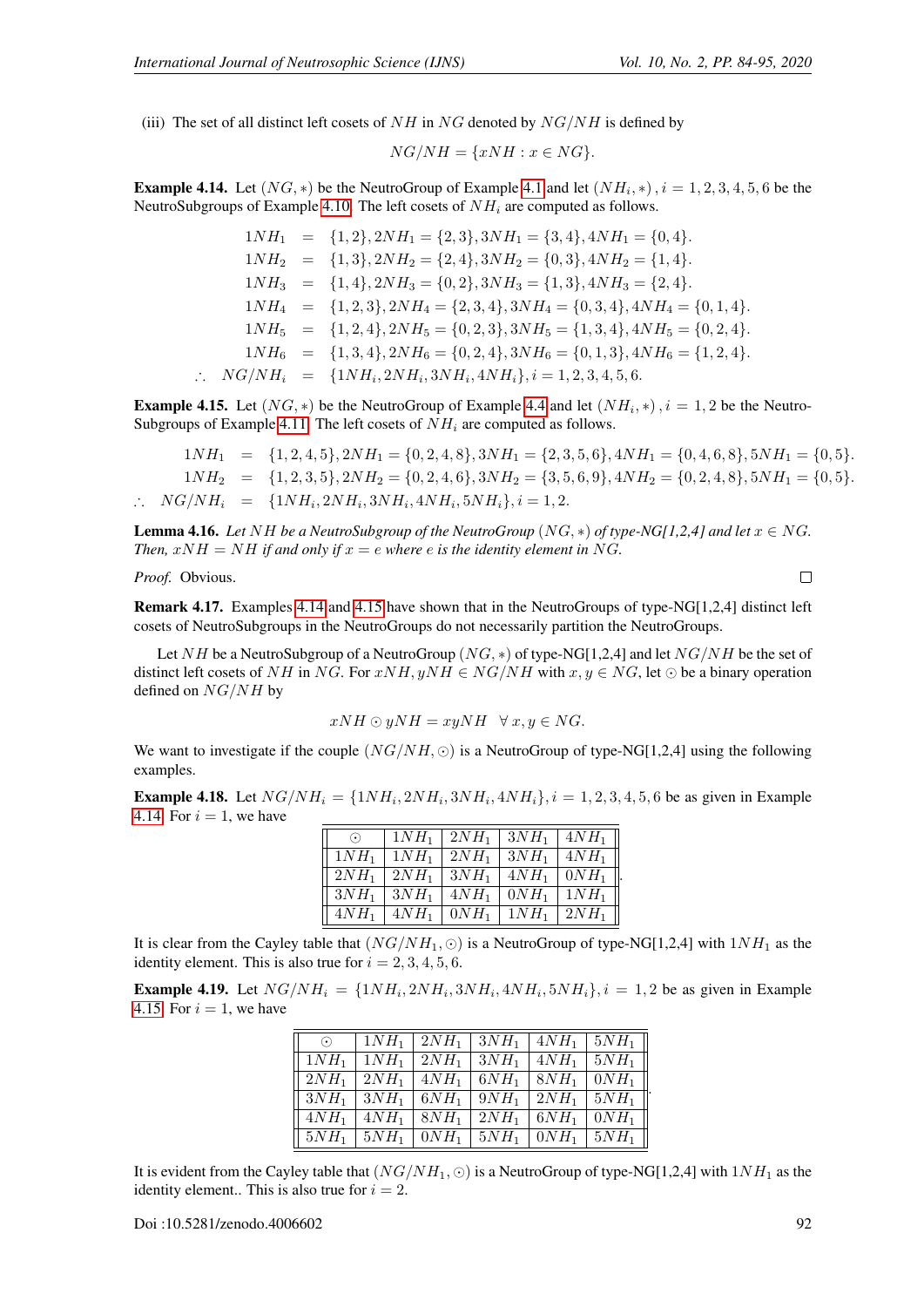Remark 4.20. It is evident from Examples [4.18](#page-8-2) and [4.19](#page-8-3) that if NH is a NeutroSubgroup of the NeutroGroup of type-NG[1,2,4], then  $NG/NH$  the set of distinct left cosets can be made a NeutroGroup of type-NG[1,2,4] by defining appropriate binary operation  $\odot$  on  $NG/NH$ . The NeutroGroup  $NG/NH$  is called the Quotient-NeutroGroup of NG factored by NH.

**Definition 4.21.** Let  $(NG, *)$  and  $(NH, \circ)$  be any two NeutroGroups of type-NG[1,2,4]. The mapping  $\phi$ :  $NG \rightarrow NH$  is called a NeutroGroupHomomorphism if  $\phi$  preserves the binary operations  $*$  and  $\circ$  that is if for at least a duplet  $(x, y) \in G$ , we have

$$
\phi(x * y) = \phi(x) \circ \phi(y).
$$

The Kernel of  $\phi$  denoted by  $Ker\phi$  is defined by

$$
Ker \phi = \{x : \phi(x) = e_{NH}\}
$$

where  $e_{NH}$  is the identity element in  $NH$ .

The Image of  $\phi$  denoted by  $Im \phi$  is defined by

$$
Im\phi = \{y \in H : y = \phi(x) \text{ for some } h \in NH\}.
$$

If in addition  $\phi$  is a NeutroBijection, then  $\phi$  is called a NeutroGroupIsomorphism and we write  $NG \cong NH$ . NeutroGroupEpimorphism, NeutroGroupMonomorphism, NeutroGroupEndomorphism, and NeutroGroupAutomorphism are similarly defined.

**Example [4.2](#page-6-0)2.** Let  $(NG, \bullet)$  be the NeutroGroup of Example 4.2 and let  $\phi : NG \times NG \rightarrow NG$  be a projection given by

$$
\psi(x, y) = y \quad \forall x, y \in NG.
$$

Then

$$
\phi(1,1) = \phi(2,1) = \phi(3,1) = 1, \phi(1,2) = \phi(2,2) = \phi(3,2) = 2, \phi(1,3) = \phi(2,3) = \phi(3,3) = 3.
$$

Since  $\phi((2,1)(3,3)) = \phi(2,3) = 3$  and  $\phi(2,1)\phi(3,3) = 1 \cdot 3 = 3$  but  $\phi((2,2)(2,3)) = \phi(0,2) = ?$  and  $\phi(2,2)\phi(2,3) = 2 \cdot 3 = 2$ , it follows that  $\phi$  is a NeutroGroupHomomorphism.  $Im \phi = \{1,2,3\} = NG$  and  $Ker\phi = \{(1, 1), (2, 1), (3, 1)\}.$  The  $Ker\phi$  is a NeutroSubgroup of  $NG \times NG$  as can be seen in the following Cayley table

|       | 1,1) | (2,1) | (3,1) |
|-------|------|-------|-------|
|       |      | (2,1) | (3,1) |
| (2,1) |      | (0,1) | (2,1) |
| (3,1) | 3,1  |       |       |

It is evident from the table that  $(Ker\phi, \bullet)$  is a NeutroGroup of type-NG[1,2,4] and since  $Ker\phi \subseteq NG \times NG$ , it follows that ker  $\phi$  is a NeuroSubgroup.

**Example 4.23.** Let  $(NK, \circ)$  be the NeutroGroup of Example [4.3](#page-6-1) and let  $\psi : NK \times NK \to NK$  be a projection given by

$$
\psi(x, y) = x \quad \forall x, y \in NK.
$$

Then

$$
\psi(1,1) = \psi(1,3) = \psi(1,5) = 1, \psi(3,1) = \psi(3,3) = \psi(3,5) = 3, \psi(5,1) = \psi(5,3) = \psi(5,5) = 5.
$$

Since  $\psi((1,1)(1,3)) = \psi(1,3) = 1$  and  $\psi(1,1)\psi(1,3) = 1 \circ 1 = 1$  but  $\psi((1,5)(5,3)) = \psi(5,7) = ?$  and  $\psi(1,5)\psi(5,3) = 1 \circ 5 = 5$ , it follows that  $\psi$  is a NeutroGroupHomomorphism.  $Im \psi = \{1,3,5\} = NK$ and  $Ker\psi = \{(1, 1), (1, 3), (1, 5)\}\.$  The  $Ker\psi$  is a NeutroSubgroup of  $NK \times NK$  as can be seen in the following Cayley table

|        |        | (1, 3) | (1, 5) |
|--------|--------|--------|--------|
| (1,1)  | 1,1    | (1, 3) | (1, 5) |
| (1, 3) | (1, 3) | 1, 1)  |        |
| (1, 5) | (1, 5) |        |        |

It is evident from the table that  $(Ker\psi, \circ)$  is a NeutroGroup of type-NG[1,2,4] and since  $Ker\psi \subseteq NK \times NK$ , it follows that ker  $\psi$  is a NeuroSubgroup.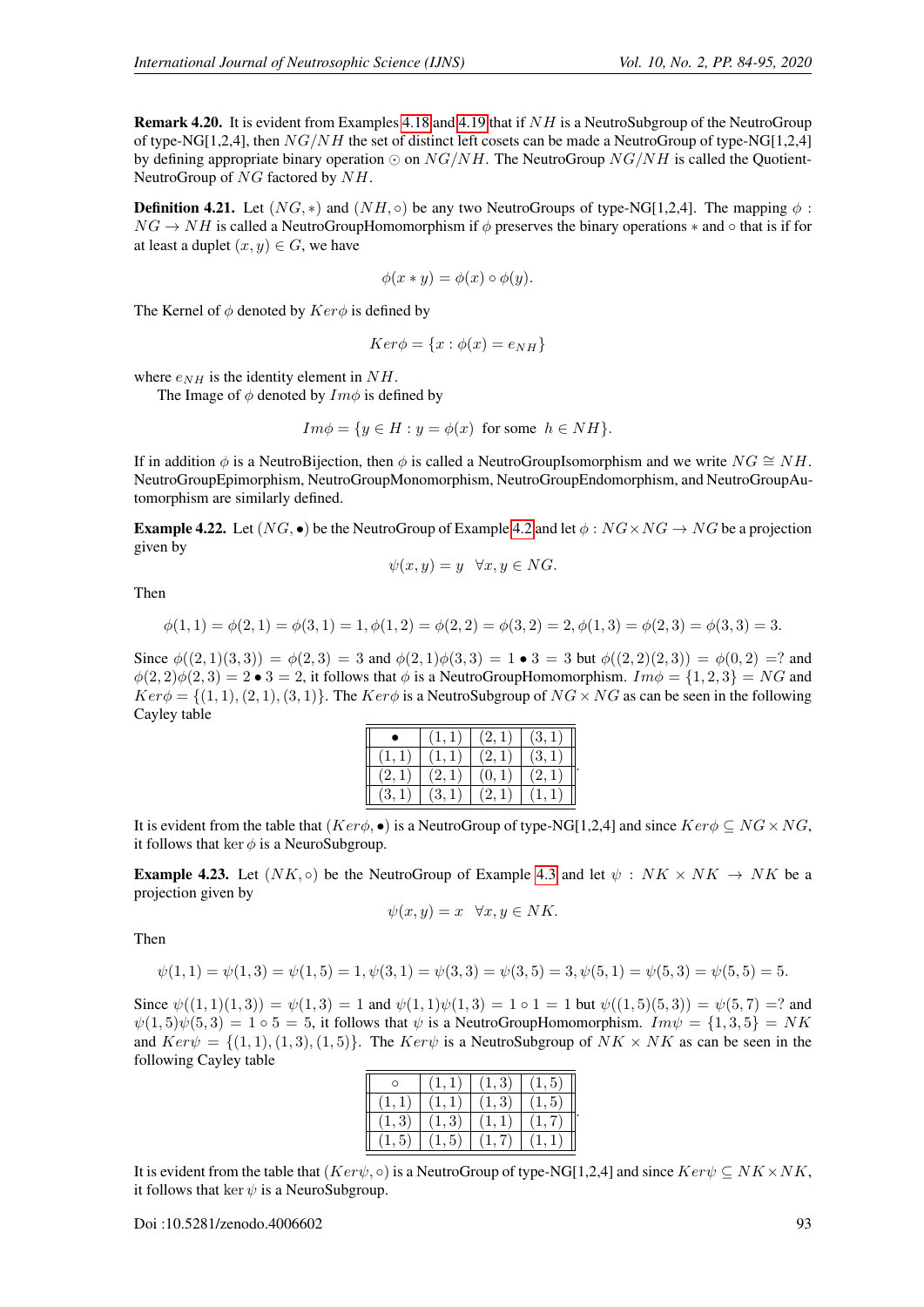**Example 4.24.** Let  $NG/NH_i = \{1NH_i, 2NH_i, 3NH_i, 4NH_i\}, i = 1, 2, 3, 4, 5, 6$  be the NeutroQuotient-Group of Example [4.18.](#page-8-2) For  $i = 1$ , let  $\psi : NG \rightarrow NG/NH_1$  be a mapping defined by

$$
\psi(x) = xNH_1 \quad \forall x \in NG.
$$

From Example [4.14](#page-8-0) we have

$$
\psi(1) = 1NH_1 = \{1, 2\}, \psi(2) = 2NH_1 = \{2, 3\}, \psi(3) = 3NH_1 = \{3, 4\}, \psi(4) = 4NH_1 = \{0, 4\}.
$$

Next,

$$
\psi(2 * 3) = \psi(4) = 4NH_1 = \{0, 4\},
$$
  
\n
$$
\psi(2) \odot \psi(3) = 2NH_1 \odot 3NH_1 = 2 * 3NH_1 = 4NH_1 = \{0, 4\} \text{ but then,}
$$
  
\n
$$
\psi(2 * 4) = \psi(0) = ?
$$
  
\n
$$
\psi(2) \odot \psi(4) = 2NH_1 \odot 4NH_1 = 2 * 4NH_1 = 0NH_1 = ?.
$$

This shows that  $\psi$  is a NeutroGroupHomomorphism. The  $Ker\psi = 1NH_1 = \{1, 2\}$  the identity element of  $NG/NH_1.$ 

**Example 4.25.** Let  $NG/NH_i = \{1NH_i, 2NH_i, 3NH_i, 4NH_i, 5NH_i\}, i = 1, 2$  be the NeutroQuotient-Group of Example [4.19.](#page-8-3) For  $i = 1$ , let  $\phi : NG \rightarrow NG/NH_1$  be a mapping defined by

$$
\phi(x) = xNH_1 \quad \forall x \in NG.
$$

From Example [4.15](#page-8-1) we have

$$
\psi(1) = 1NH_1 = \{1, 2, 4, 5\}, \phi(2) = 2NH_1 = \{0, 2, 4, 8\}, \phi(3) = 3NH_1 = \{2, 3, 5, 6\},
$$
  

$$
\phi(4) = 4NH_1 = \{0, 4, 6, 8\}, \phi(5) = 5NH_1 = \{0, 5\}.
$$

Next,

$$
\phi(3 * 5) = \phi(5) = 5NH_1 = \{0, 5\},
$$
  
\n
$$
\phi(3) \odot \phi(5) = 3NH_1 \odot 5NH_1 = 3 * 5NH_1 = 5NH_1 = \{0, 5\} \text{ but then,}
$$
  
\n
$$
\phi(3 * 2) = \phi(6) = ?
$$
  
\n
$$
\phi(3) \odot \phi(2) = 3NH_1 \odot 2NH_1 = 3 * 2NH_1 = 6NH_1 = ?.
$$

This shows that  $\psi$  is a NeutroGroupHomomorphism. The  $Ker\psi = 1NH_1 = \{1, 2, 4, 5\}$  the identity element of  $NG/NH_1$ .

**Proposition 4.26.** *Let*  $(NG, *)$  *and*  $(NH, \circ)$  *be NeutroGroups of type-NG[1,2,4] and let*  $e_{NG}$  *and*  $e_{NH}$  *be identity elements in* NG and NH respectively. Suppose that  $\phi$ : NG  $\rightarrow$  NH is a NeutroGroupHomomor*phism. Then:*

- *(i)*  $\phi(e_{NG}) = e_{NH}$ .
- (*ii*)  $\phi(x^{-1}) = (\phi(x))^{-1}$  *for every invertible element*  $x \in NG$ *.*
- *(iii)* Kerφ *is a NeutroSubgroup of* NG*.*
- *(iv)* Imφ *is a NeutroSubgroup of* NH*.*
- *(v)*  $\phi$  *is NeutroInjective if and only if*  $Ker\phi = \{e_{NG}\}.$

*Proof.* The same as for the classical groups and so omitted.

Proposition 4.27. *Let* NH *be a NeutroSubgroup of a NeutroGroup* (NG, ∗) *of type-NG[1,2,4]. The mapping*  $\psi : NG \rightarrow NG/NH$  *defined by* 

$$
\psi(x) = xNH \quad \forall x \in NG
$$

*is a NeutroGroupHomomorphism and the*  $Ker\psi = NH$ .

*Proof.* The same as for the classical groups and so omitted.

**Proposition 4.28.** Let  $\phi : NG \rightarrow NH$  be a NeutroGroupHomomorpism and let  $NK = Ker\phi$ . Then the *mapping*  $\psi$  :  $NG/NK \rightarrow Im\phi$  *defined by* 

$$
\psi(xNK) = \phi(x) \quad \forall x \in NG
$$

*is a NeutroGroupIsomorphism.*

*Proof.* The same as for the classical groups and so omitted.

Doi :10.5281/zenodo.4006602 94

 $\Box$ 

 $\Box$